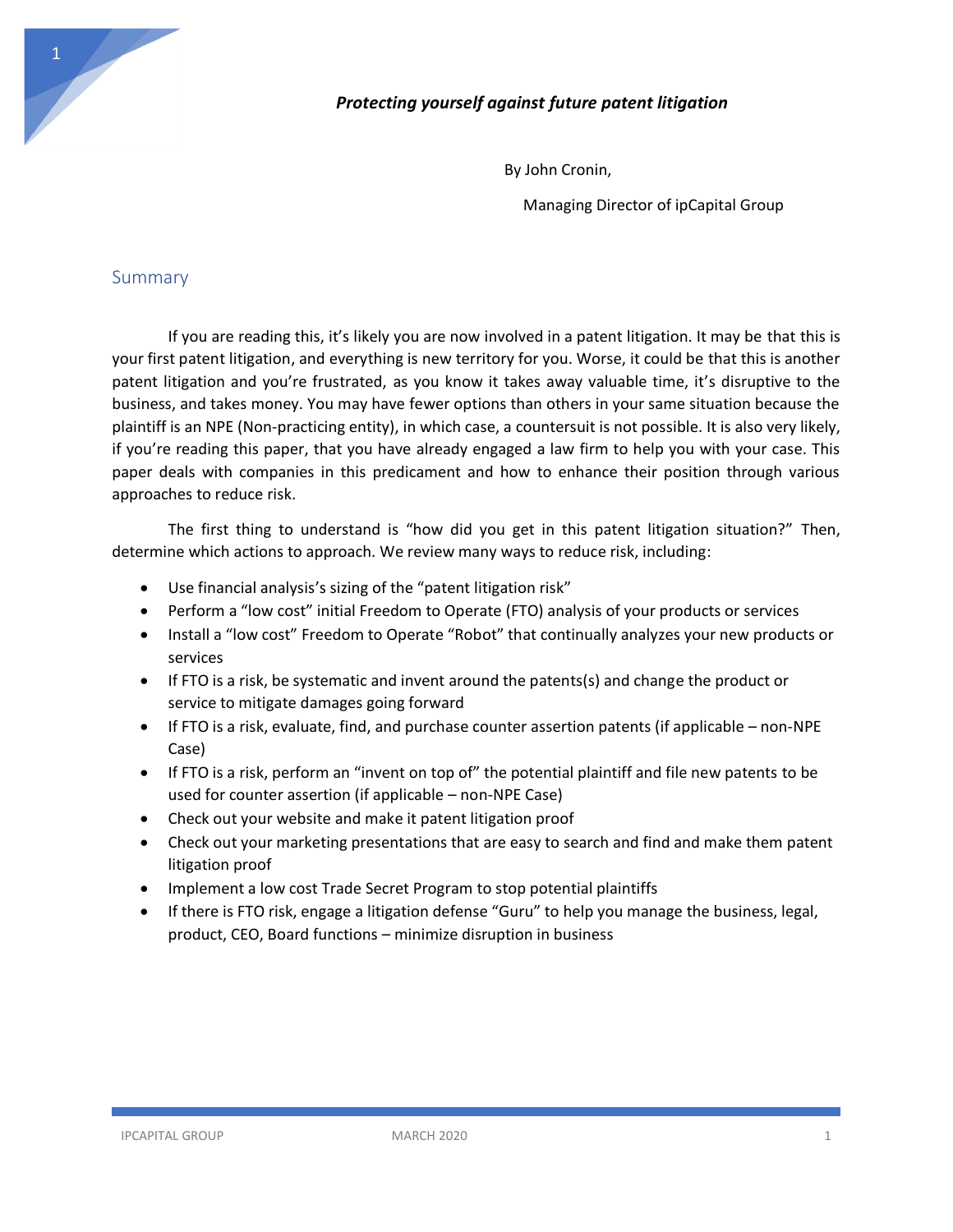#### *Protecting yourself against future patent litigation*

### Background

2

If you are reading this, it's likely you are now involved in a patent litigation. It may be that this is your first patent litigation, and everything is new territory for you. Worse, it could be that this is another patent litigation and you're frustrated, as you know it takes away valuable time, it's disruptive to the

business, and takes money. You may have fewer options than others in your same situation because the plaintiff is an NPE (Non-practicing entity), so a countersuit is not possible. It is also very likely, if you're reading this paper, that you have already engaged a law firm to help you with your case. *This paper discusses our twenty plus years of experience supporting companies in this predicament, to answer the questions, "how did you get in this situation?" and "how can you make sure it doesn't happen again*?"



### How did you get in this patent litigation situation?

If you read the assertions made by the plaintiff, you can see that the plaintiff has done a damages analysis of how your products or services overlap with their patent claims. You may also see that the plaintiff has knowledge of your product or service and the sales you are doing. It's important to realize that no plaintiff will spend the time and money required for patent litigation unless they have sized up the "evidence of use" and the "damages" possible. However, what you don't know is how much in damages the plaintiff is expecting as a return. On the "low end exposure," this could be a nuisance suit to extract only small sums of money, where the plaintiff seeks to settle early and never expects to pay large fees. On the other hand, on the "high end exposure," the opposite could be the case, where the plaintiff is expecting to extract the largest amounts possible and they have calculated the probability of success and have gotten significant financial backing to stay in the game to seek this probabilistic success. Whether you are facing the "low end exposure" or the "high end exposure" or somewhere in between, you should take the time to ask the question, how did you get in the patent litigation situation? Here are some areas you can check out and fix, which will minimize the exposure to another patent litigation, and could help the current litigation.

#### *Use financial analysis's sizing of the "patent litigation risk"*

As we have discussed, any plaintiff will assess the damages available to them in the overlap to your product or service to their claims. In doing so, they assess your top line sales in the past, then they assume your revenue growth to estimate future sales. They then find the cost of capital in your industry and then use this to find the Net Present Value of your product or service. Next, they attempt to find a reasonable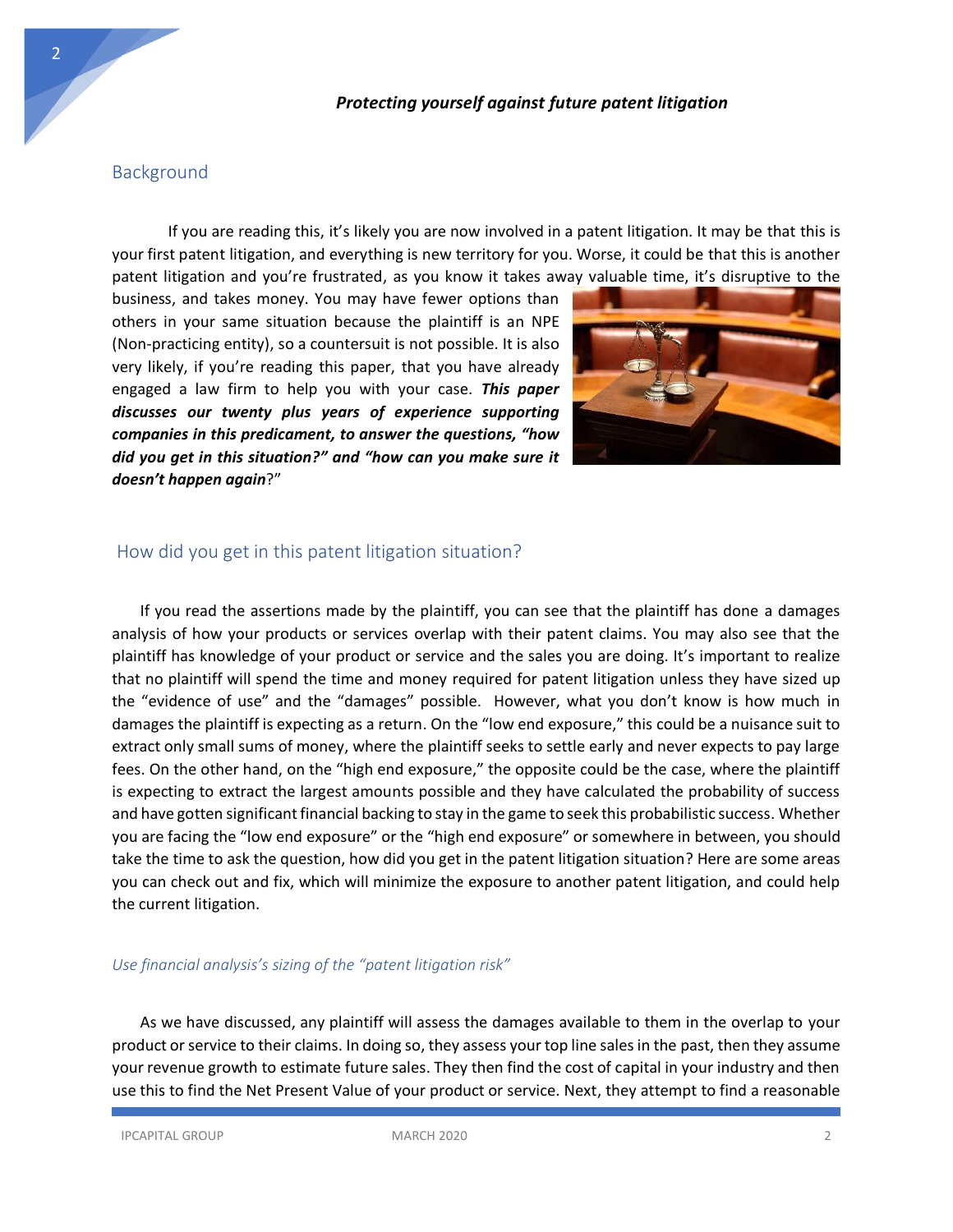apportionment of their claims in the product or service; for instance, a display of a cell phone is likely to compose 20% of the cost of the cell phone, and let's say the gorilla glass used is essentially 10% the cost of the display. If the plaintiff has a patent on the gorilla glass on a display used on your cell phone product, they will assume an apportionment of 20% times 10% or 2% apportionment. After the apportionment, the plaintiff is likely to evaluate average royalty rates of licenses, for example, royalty rates for licenses of protection materials for displays is 5%. **Now, we have a calculator to determine risk**.

Total past and future sales

Find the cost of capital

Calculate the NPV

Multiply the NPV by the product or service component apportionment

Multiply by the royalty rate

Result is the litigation exposure

It is fairly straightforward for a CFO to set up litigation risks by product or service component apportionments to identify the largest litigation risks. This analysis is used to determine areas of litigation risks on product or service components in order to determine where the subsequent Freedom to Operate analysis should be done.

## *Perform a "low cost " initial Freedom to Operate analysis of your products or services.*

Initial "Freedom to Operate" (FTO) studies, done by an experienced professional, will take a



product or service description and turn the important "components" (and likely novel components) elements or steps of the product or service into key words and run patent searches to find where the combination of the important elements or steps are found within patent claims. From this, a map or graph is made of each claim element or claim step to the related product or service "components." The more components of the product or service that map to claim elements or steps, the more likely the chance of infringement. However, many times, in our experience of doing numerous "freedom to operate" studies, it is fairly straightforward

to know the FTO risks. Usually when there is significant overlap between claims and products or services, involvement of a patent attorney would make sense to provide a legal opinion.

FTO risk analysis should also be expanded to review the potential infringing patent owner's risk of a lawsuit. If they are an NPE with a litigation history, chances are they are a high risk. If the patent owner is a small university, there is likely no patent litigation risk. If the patent owner is a deep-pocketed competitor that is fighting in the market against your product, chances of patent litigation are likely. There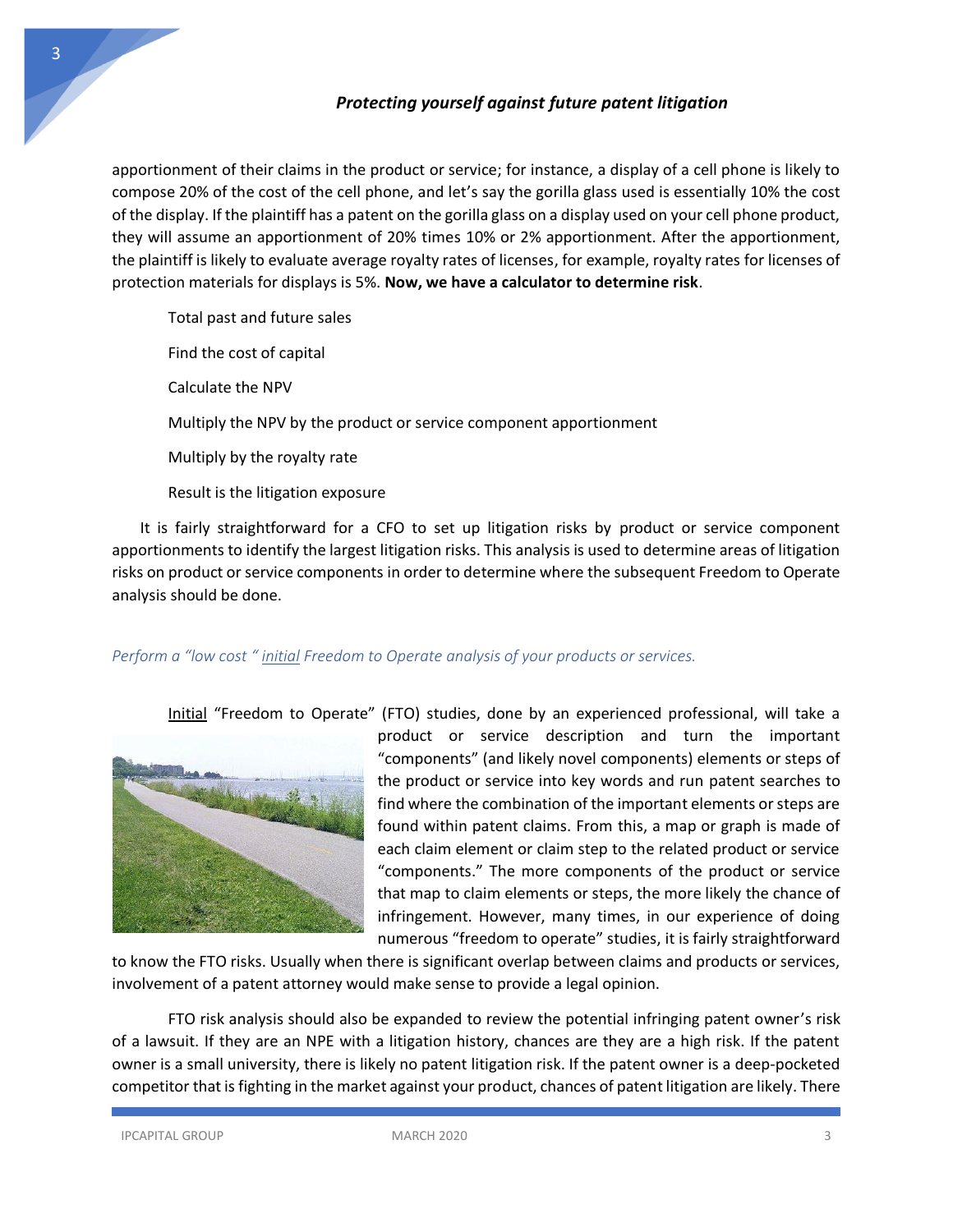are many scenarios possible, so expertise is needed to assess the patent owner's proclivity for becoming a plaintiff.

In order to do an initial FTO at low cost, it should be understood that the initial FTO process above does not require legal analysis unless significant overlap is found. What is not usually know is that most FTO studies done by law firms use non-legal consultative expertise, at low cost, to perform an initial FTO study. The law firms then provide detailed legal analysis on the initial FTO results. So it is possible to lower your risk, at low cost, to do an initial FTO analysis, especially on products you feel are important to your company and are considered unique.

*Install a "low cost" Freedom to Operate "Robot" that continually analyzes your new products or services.*



Taking the results of the FTO above, use software applications available today to embed the FTO

searches in an "FTO Robot" that searches the patent office weekly to find and then communicate to you, via email, any new patents that may have laid opened that could have predated your product launch. The reason why this works for new products or services released in the last eighteen months is because if your product or service was launched more than eighteen months ago, it becomes prior art to newly laid open patents (patents filed within eighteen months are held secret until laid opened). The FTO Robot can be programmed to email its finding(s) based upon (1) frequency, (2) closeness of the new patents claims laid opened to your product or service, (3) assessment of patent owner risk of becoming a plaintiff, etc.

# *If FTO is a risk, be systematic and invent around the patents(s) and change the product or service to mitigate damages going forward*

If FTO risks are found, one proactive solution is to perform an "invent around" of the patent claims. If the claims are invented around, it would make sense to change the product or service going forward. Also, if the product or service is changed, it should immediately be changed in the website and marketing materials, as discussed below.

We have found that a best practice is to use professionals to assist in the invent around. For instance, we use an 18-point invent around checklist that usually creates a hundred or so invent arounds, within which we usually find some invent arounds that can be employed at a very low cost to modify the product or service. As an aside, not only may some invent arounds be used to modify the product or service at a low cost, they may actually produce better results and may even be patentable. Below is an example of several invent arounds when FTO risk is found.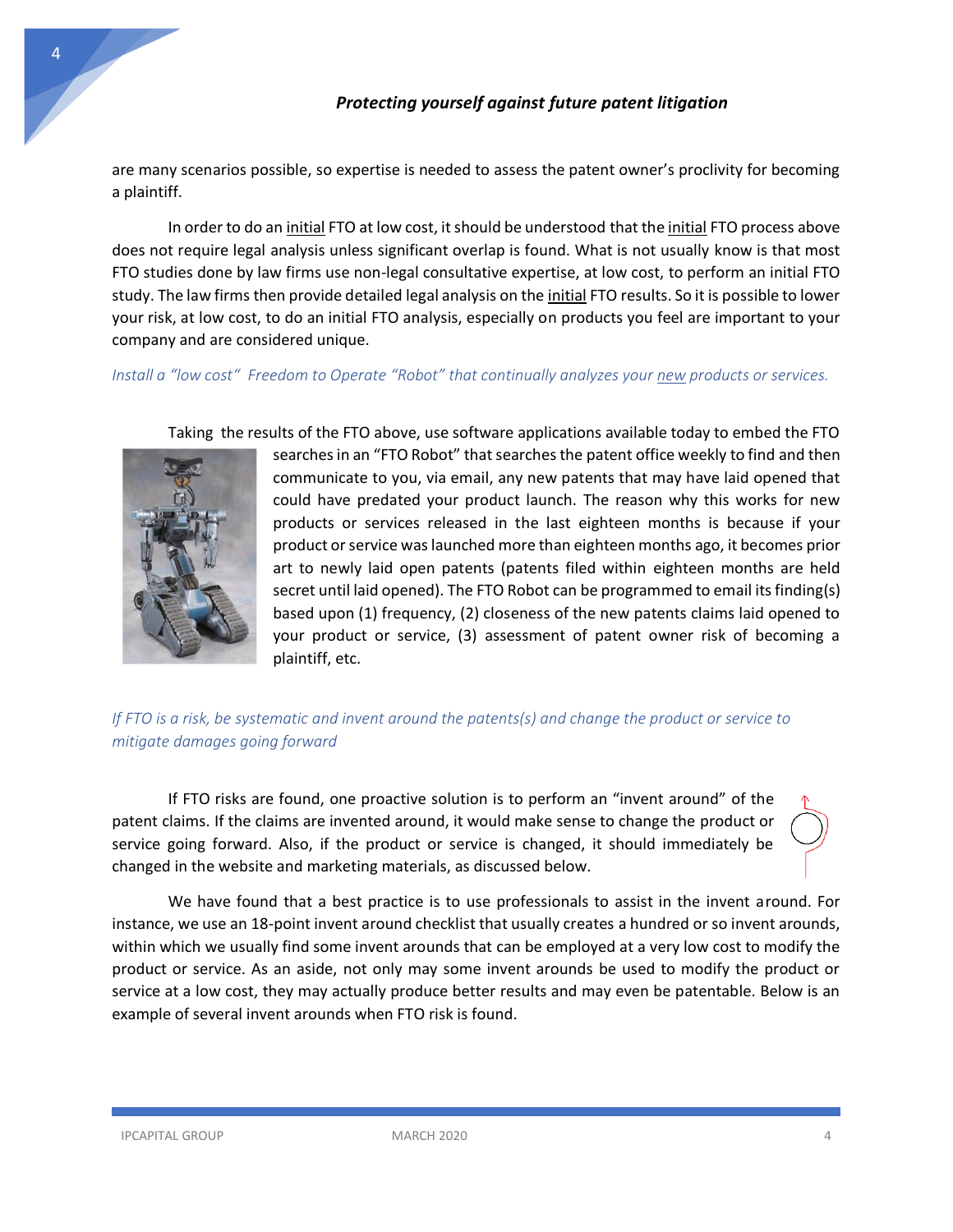| Example of a claim element or<br>method step                                                                                                                                                                                                  | How description $-$ easy to find<br>"evidence of use" on your<br>website                                                                                                                                                                          | Invent Around                                                                                                                                                                                                                          |
|-----------------------------------------------------------------------------------------------------------------------------------------------------------------------------------------------------------------------------------------------|---------------------------------------------------------------------------------------------------------------------------------------------------------------------------------------------------------------------------------------------------|----------------------------------------------------------------------------------------------------------------------------------------------------------------------------------------------------------------------------------------|
| a wireless communication<br>device that detects the<br>weakness of a signal strength in<br>order to determine when to<br>alert the user as a pending call<br>failure,                                                                         | our DetectWave applications<br>first uses WiFi, and a detection<br>algorithm<br>monitors<br>signal<br>strength, when the signal goes<br>threshold,<br>below<br>$\mathsf{a}$<br>the<br>application sends a "user alert"<br>                        | Invent Around check list<br>1. Change the technology<br>measure "latency" of a pulsed<br>test signal (as a proxy to signal<br>strength) and use this to alert<br>user.                                                                 |
| Acquiring from a stream of data<br>of the temperature of the gas<br>flow inlet manifold, and<br>measuring in real-time the<br>slope of the data, and send an<br>alert when the slope of the data<br>is positive and above a<br>predetermined, | our SmartGasFlow device, that<br>constantly<br>measures<br>temperature in the inlet gas<br>manifold, and using a simple<br>algorithm<br>slope<br>the<br>of<br>temperature data to create<br>alerts when there is dangerous<br>positive increases, | Invent Around check list<br>5. Break into parts<br>Use idea gas law (NV=PRT),<br>determine for the manifold and<br>gas the <b>pressure</b> that relates to<br>the temperature and measure<br>change of pressure to determine<br>alert. |

*If FTO is a Risk, evaluate, find, and purchase counter assertion patents (if applicable – non-NPE Case)* 

If FTO risk is found and the potential plaintiff (patent owner) is not an NPE company, then it may make sense to be proactive and evaluate and find and purchase counter patent(s), if available. You may be able to do a deal to provide, for a smaller amount of money, a right of first refusal to buy the patent(s) at a pre-arranged price, exercised if you get into a patent litigation.

The first step in the process is to evaluate and find patents that can be purchased to counter assert



against your *potential plaintiffs* (that is, the FTO risk you found). This is done by using the same FTO process, but we are assessing FTO with respect to the potential plaintiff's products or services against the patents that could provide the potential plaintiff's risk of being infringed. Luckily, the FTO process enables the finding patents on any of the products or services of the potential plaintiff, so there usually is a larger likelihood of finding

patents that provide the potential plaintiff's FTO risk. Also, there are likely many patents that would be available from many types of companies.

Once these patent(s) are found, the best next step is to find third party experts to approach the patent owners to negotiate a purchase or first right of refusal, without divulging your company's identity. If successful, the next determination is to consider buying the patents and quickly re-assigning these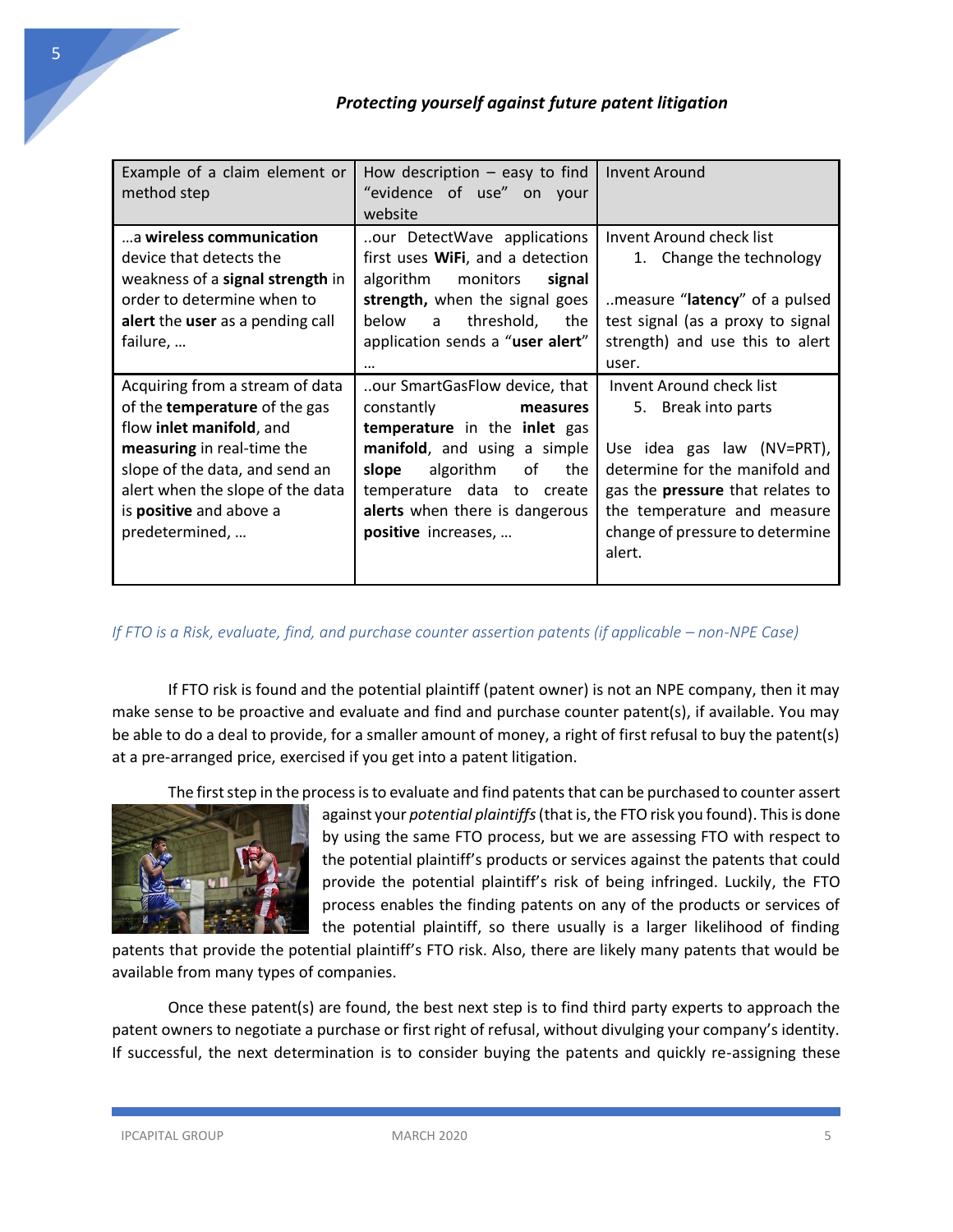patents to your company's name. This is a strategy to lower risk so that the potential plaintiff may not assert, as they see your company has the ability to counter assert.

*If FTO is a Risk, perform an "invent on top of" the potential plaintiff and file new patents to be used for counter assertion (if applicable – non-NPE Case)*

If FTO risk is found and the potential plaintiff (patent owner) is not an NPE company, then it may make sense to be proactive and perform an "**invent on top of**" the potential plaintiff product and services and then file new patents to be used for counter assertion.

In order to perform an "invent of top of," it is many times best to find expertise to facilitate. The "invent on top of" process is used to create those needed inventions that the potential plaintiff may need in the future. This is done by doing research on the problems of the current products or services of the potential plaintiffs and also doing research as to the type of technologies that can be integrated as solutions.

As in the invent around, it's best to have hundreds of ideas from which to select the best quality new inventions that can be enabled and documented as patents. As before, quickly filing these patents and laying them open to your company's name is important to get immediate benefits. This is a strategy to lower risk so that the potential plaintiff may not assert, as they see your company has the ability to counter assert.

### *Check out your website and make it patent litigation proof*

Many patent litigations start with patent owners doing systematic searches on the internet. We know this as we do many "evidence of use" (EOU) studies to find infringers. The "evidence of use" process takes each claim element or method step and links it to evidence, e.g., a hyperlink of a website, where that element or method step is described in the website. Within five minutes of work, you might likely find that your company has **specifically described a product or service** in a lot of detail. Many web



designers and marketers think describing details of "how" your product or service works helps sell the product or service, but this is really not the case. You can describe your product or service "functionally" to get the point across and eliminate the teachings of "how" the product or service works. Below is an example of taking a "how" to a "function" making it nearly impossible to have found "evidence of use."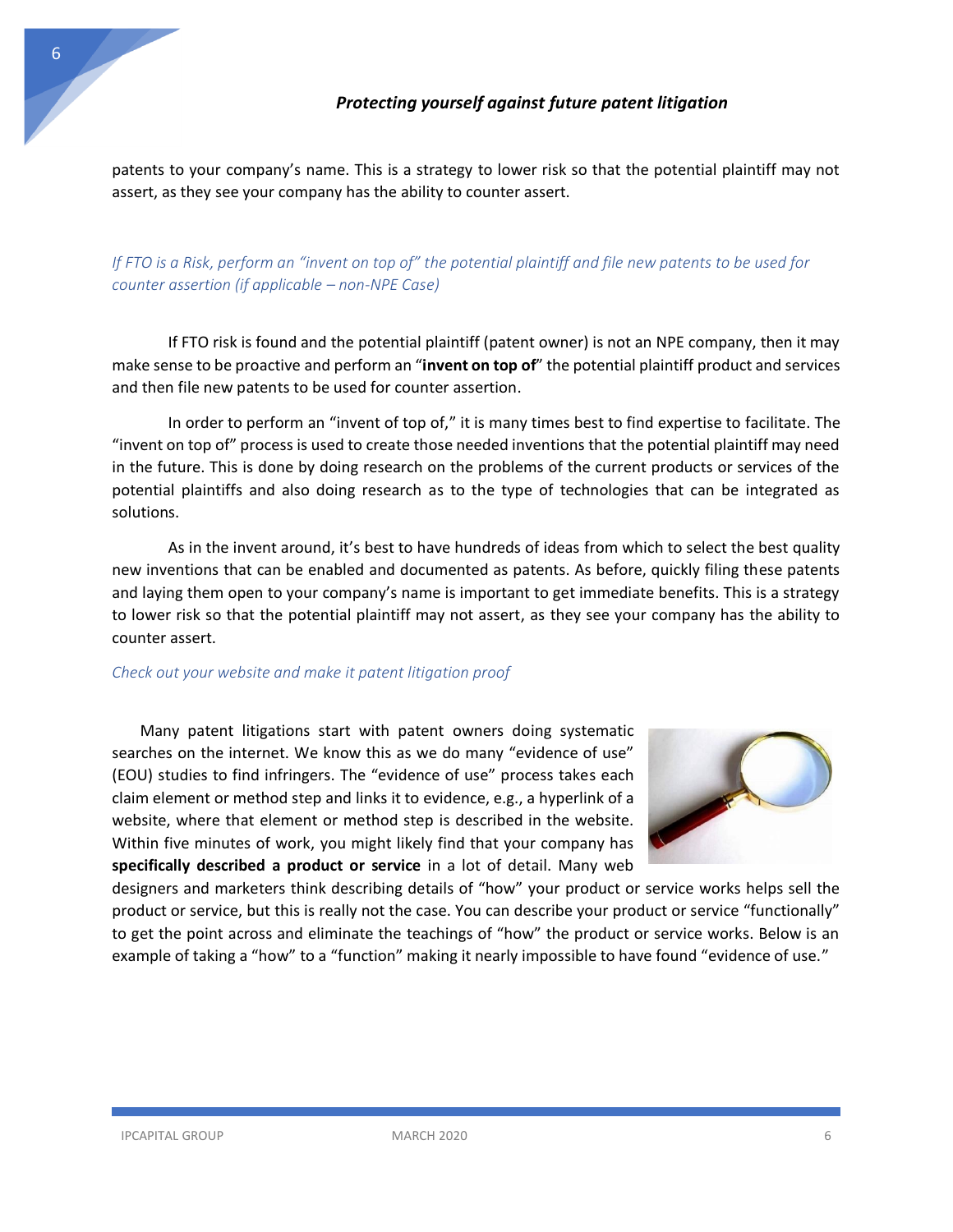| Example of a claim element or<br>method step                                                                                                                                                                                                         | How description $-$ easy to find<br>"evidence of use" on your<br>website                                                                                                                                                                             | Functional description making it<br>difficult to find "evidence of use"                                                                                                                         |
|------------------------------------------------------------------------------------------------------------------------------------------------------------------------------------------------------------------------------------------------------|------------------------------------------------------------------------------------------------------------------------------------------------------------------------------------------------------------------------------------------------------|-------------------------------------------------------------------------------------------------------------------------------------------------------------------------------------------------|
| a wireless communication<br>device that detects the<br>weakness of a signal strength in<br>order to determine when to<br>alert the user as a pending call<br>failure,                                                                                | our DetectWave applications<br>first uses WiFi, and a detection<br>algorithm<br>monitors<br>signal<br>strength, when the signal goes<br>threshold,<br>below<br>the<br>a<br>application sends a "user alert"<br>$\cdots$                              | our DetectWave application<br>that ensures the user will always<br>be able to manage potential call<br>failures in the many situations<br>where calls get impacted from<br>disconnecting        |
| Acquiring from a stream of data<br>of the <b>temperature</b> of the gas<br>flow inlet manifold, and<br>measuring in real-time the<br>slope of the data, and send an<br>alert when the slope of the data<br>is positive and above a<br>predetermined, | our SmartGasFlow device, that<br>constantly<br>measures<br>temperature in the inlet gas<br>manifold, and using a simple<br>slope<br>algorithm<br>the<br>οf<br>temperature data to<br>create<br>alerts when there is dangerous<br>positive increases, | our SmartGasFlow device that<br>safety of the gas<br>ensures<br>delivery systems, ensuring<br>overheating doesn't occur, as<br>the user will always be informed<br>of such potential situations |

Fixing your website requires expertise that can (1) find "how" language, and then (2) translate the "how" language to "functional" language. **This will allow you to stop "advertising" to potential plaintiffs.**

*Check out your marketing presentations that are easy to search and find and make them patent litigation proof*

Many patent litigations also start with the patent owner's doing systematic searches on the internet of marketing information (e.g., press announcements, technical presentations by engineers and business



leaders, etc.). We know this, as above, as we do many "evidence of use" (EOU) studies to find infringers. The "evidence of use" process is similar to website analysis in that the potential plaintiff will link each claim element or method step and relate it to find evidence, e.g., a marketing announcement or technical presentations, where that element or method step is described in the marketing material. Within a short period of time, you might likely find that your company has specifically described a product or service in a lot of detail in marketing

materials. As above, most marketing materials show details of "how" your product or service works to help sell the product or service. However, as above, you can describe your product or service "functionally" to get the point across and eliminate the teachings of "how" the product or service works.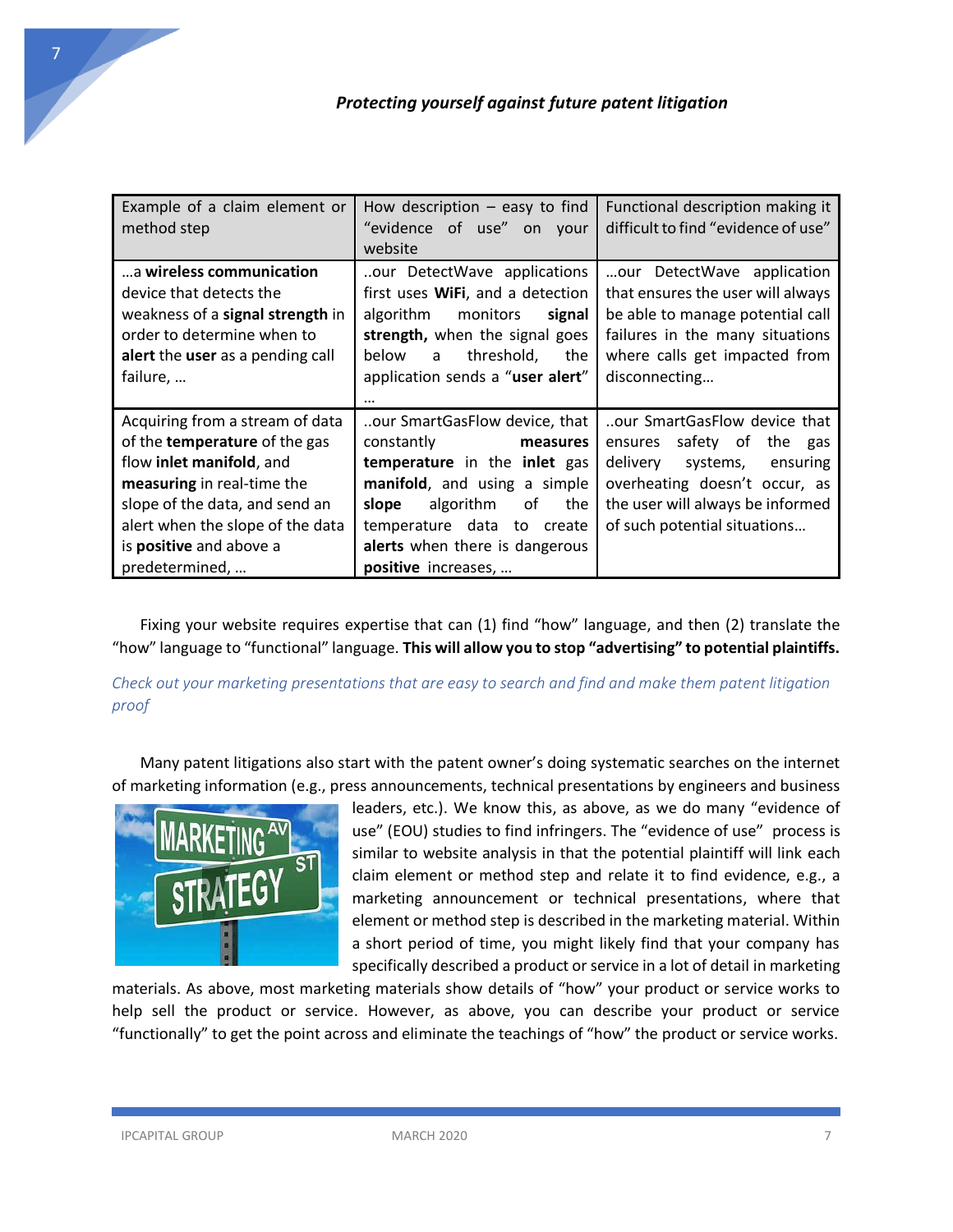#### *Implement a low cost Trade Secret Program to stop potential plaintiffs.*

One powerful Intellectual Property (IP) process, trade secrets, is usually not well understood and in most cases never installed in a company. However, we have seen, over the last five years, more and more companies wanting a trade secret audit and then an installation of trade secret processes. Although there is not enough time to describe a low cost "best practice" trade secret process, one thing that a trade secret process does is that it finds the key "how things run" elements or method steps of your



product or service and hides them, that is, it ensures these secret "hows" are not on any website or marketing material and even stops employees from discussing them outside the company. By doing this, you are lowering your risk of being brought into a patent litigation.

Another key aspect of a trade secret process is redesigning (if possible) a product or service to take the specific "how" of a product or service and hide it from reverse engineering. The table below is an example of redesigning a trade secret so it is hidden from a potential plaintiff.

| Example of a claim element or<br>method step                                                                                                                                                                                                         | How description $-$ easy to find<br>"evidence of use"<br>on your<br>website                                                                                                                                                                          | Recommendation to redesign<br>the product or service to by<br>trade secret.                                                                                                        |
|------------------------------------------------------------------------------------------------------------------------------------------------------------------------------------------------------------------------------------------------------|------------------------------------------------------------------------------------------------------------------------------------------------------------------------------------------------------------------------------------------------------|------------------------------------------------------------------------------------------------------------------------------------------------------------------------------------|
| a wireless communication<br>device that detects the<br>weakness of a signal strength in<br>order to determine when to<br>alert the user as a pending call<br>failure,                                                                                | our DetectWave applications<br>first uses WiFi, and a detection<br>algorithm<br>monitors<br>signal<br>strength, when the signal goes<br>threshold,<br>below<br>a<br>the<br>application sends a "user alert"<br>$\cdots$                              | For the DetectWave application<br>provide a "proprietary analysis"<br>(and encrypt the algorithms<br>analysis of signal strength) for<br>caller communications.                    |
| Acquiring from a stream of data<br>of the <b>temperature</b> of the gas<br>flow inlet manifold, and<br>measuring in real-time the<br>slope of the data, and send an<br>alert when the slope of the data<br>is positive and above a<br>predetermined, | our SmartGasFlow device, that<br>constantly<br>measures<br>temperature in the inlet gas<br>manifold, and using a simple<br>algorithm<br>0f<br>slope<br>the<br>temperature data to<br>create<br>alerts when there is dangerous<br>positive increases, | For the SmartGasFlow device<br>send the temperature sensor<br>data to a "proprietary analysis"<br>module in the cloud, where the<br>algorithms analysis of slope are<br>encrypted. |